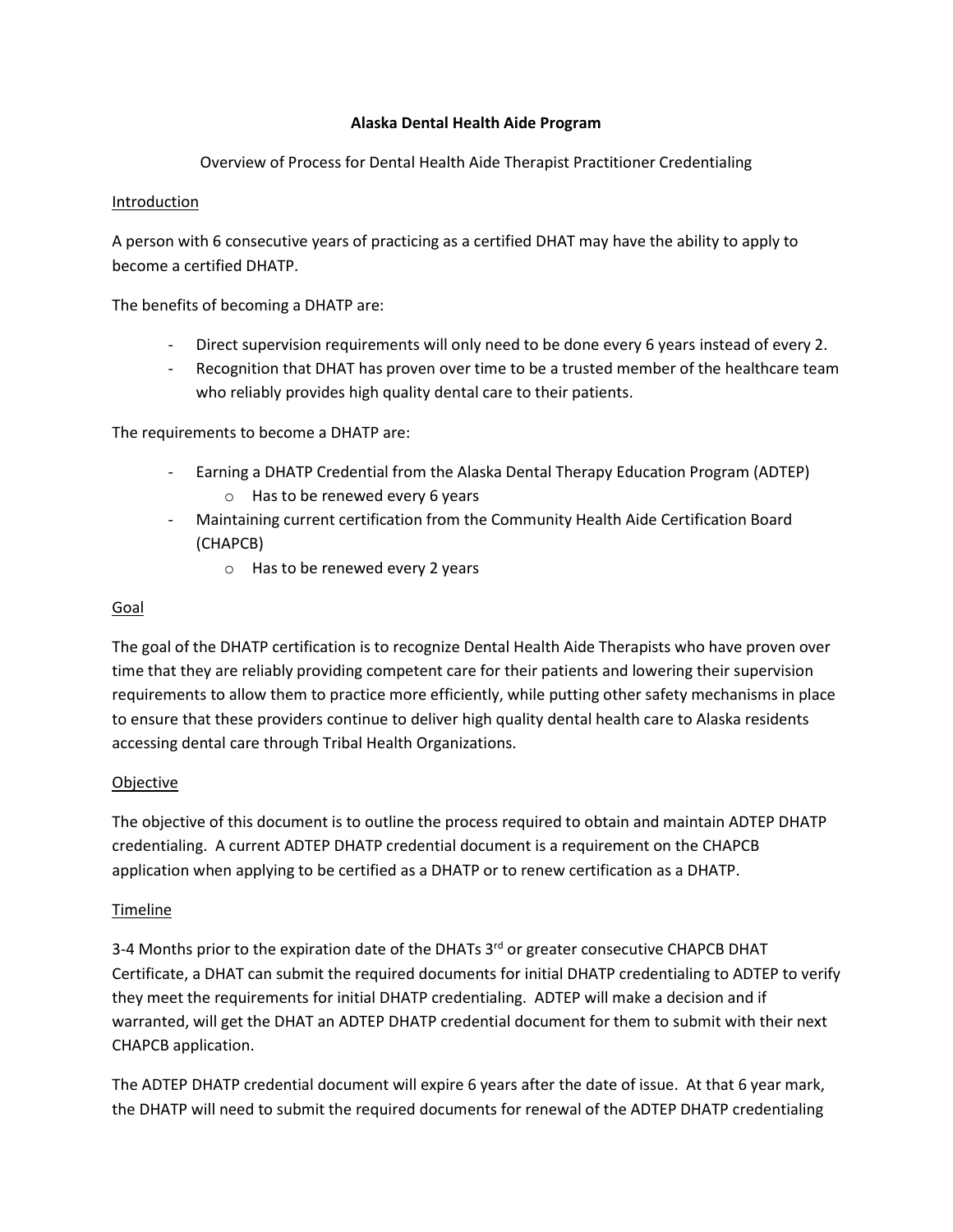to ADTEP for review 3-4 months prior to the expiration of their current CHAPCB DHATP certification. If they qualify for renewal, ADTEP will issue a new DHATP credential document to the DHATP for them to submit with their next CHAPCB application.

Required Documents to Submit to ADTEP for Initial DHATP Credentialing: [akadhat@anthc.org](mailto:akadhat@anthc.org)

- 1. Current BLS certification.
- 2. Copies of CHAPCB certificates showing 3 consecutive certifications as a Dental Health Aide Therapist.
- 3. Procedure log with de-identified patient information showing satisfactory performance (in the 24 months prior to CHAPCB recertification date) under the direct supervision of a dentist, a minimum of:
	- a. 80 hours, demonstrating competence in each procedure for which the dental health aide is certified, or
	- b. 8 of each procedure for which the dental health aide is certified. [CHAPCB 3.10.050 (a) (1) (B)]
- 4. Letter of Recommendation by the applicant's Supervising Dentist that is also signed by the THO's Dental Director\*.
- 5. Current Standing Orders in accordance with employer's policy.

## Required Documents to Submit to ADTEP for Renewal of DHATP Credentialing: [akadhat@anthc.org](mailto:akadhat@anthc.org)

- 1. Current BLS certification.
- 2. Copy of current CHAP CB DHATP Certificate.
- 3. Copy of current ADTEP DHATP Credential document.
- 4. Procedure log with de-identified patient information showing satisfactory performance (in the 24 months prior to CHAPCB recertification date) under the direct supervision of a dentist, a minimum of:
	- a. 80 hours, demonstrating competence in each procedure for which the dental health aide is certified, or
	- b. 8 of each procedure for which the dental health aide is certified. [CHAPCB 3.10.050 (a) (1) (B)]
- 5. Letter of Recommendation by the applicant's Supervising Dentist that is also signed by the THO's Dental Director\*.
- 6. Current Standing Orders in accordance with employer policy.

# Roles and Responsibilities

## Role of ADTEP

- 1. Accept submitted documentation from potential DHATP applicants
- 2. Review the documents and assess:
	- a. If all the required documents have been submitted